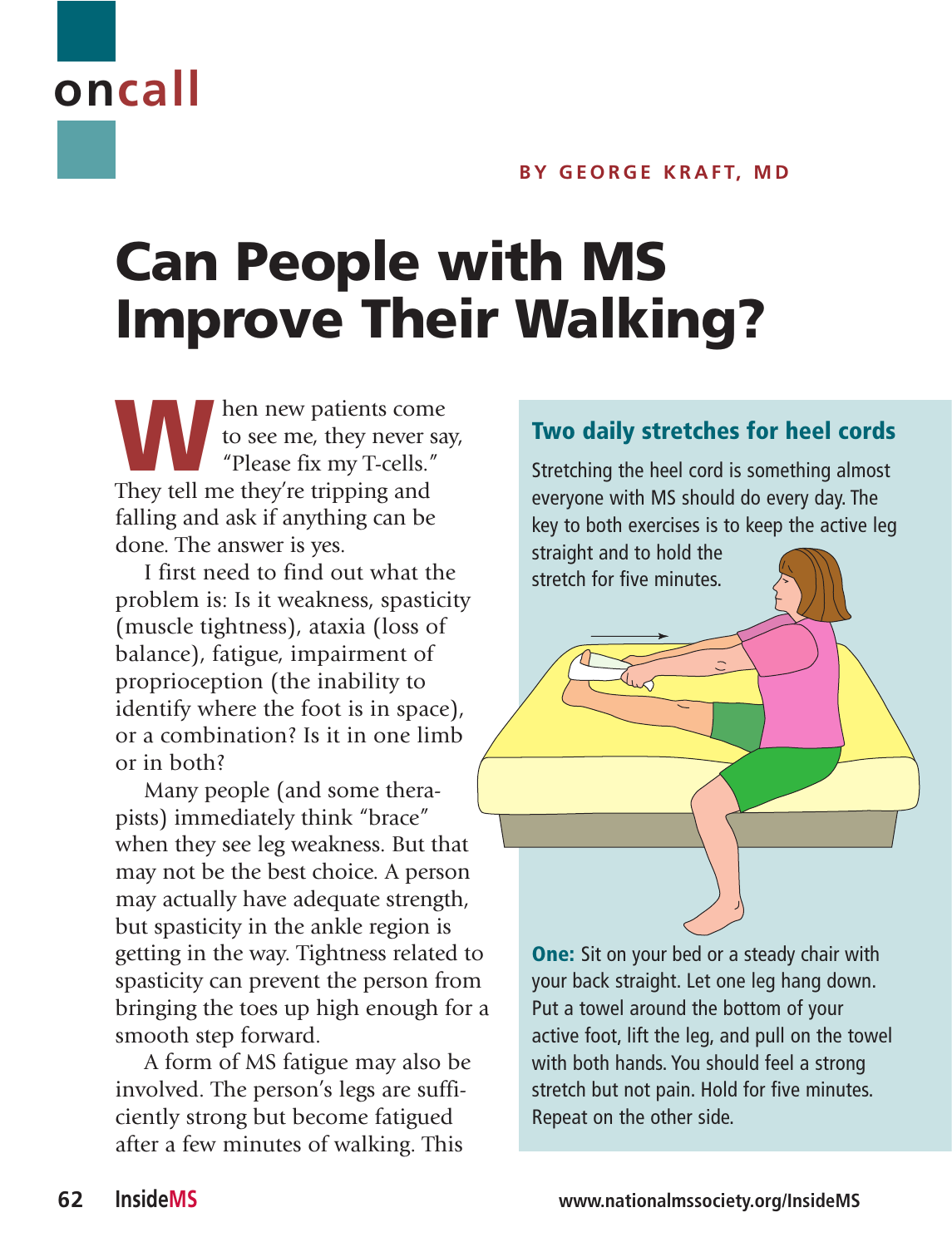muscle fatigue, which is related to altered nerve conduction, may be severe enough to cause tripping or falling.

Spasticity can usually be controlled with medication, with careful attention to dosing. Too much medication reduces spasticity but makes the limbs floppy; too little and the limb is painfully tight. Also, the dose may need to be readjusted temporarily due to factors such as cold weather or infection. Since spasticity can



**DANIELLE MARKS** DANIELLE MARKS

> **Two:** Place a telephone book near the corner of a room. Holding on to the walls for support, move one leg forward and put the toes of the back foot on the book. Push the heel down to the floor. Keep the back leg straight but relaxed. Hold for five minutes. Repeat on the other side.

also change from time to time, the person should be evaluated periodically, and the dose adjusted accordingly.

If impaired balance is involved, the person will need his or her base of support broadened by the use of a cane or a walker.

Many physical therapists have learned about techniques for improving walking primarily through work with patients who have had a stroke; but stroke is a fixed condition, unlike MS, which tends to progress. Those whose training is in sports medicine tend to focus on restoring strength and may not see the other MS-related components.

Here's how I usually start. Instead of prescribing braces, I advise wearing shoes that have a slippery toe section. I adjust the anti-spasticity medication and teach the patient to stretch the heel cord (sometimes called the Achilles tendon). Spasticity and lack of use can make the cord so tight that the heel doesn't go down or the toes up. Regular stretching actually remolds the muscle. [See box.]

Weak muscles can be strengthened despite MS muscle fatigue. I recommend focused weight training, because results can be obtained with relatively low general effort. Lifting a leg 10 times with a weight on the large toe will have a positive effect—but you won't break a sweat doing it. I select one or two muscles to strengthen, which can be done with five minutes of daily work.

I will prescribe a brace if strengthening measures aren't enough. Today's braces are unobtrusive, lightweight plastic. The heel cord stretch is important here, too,